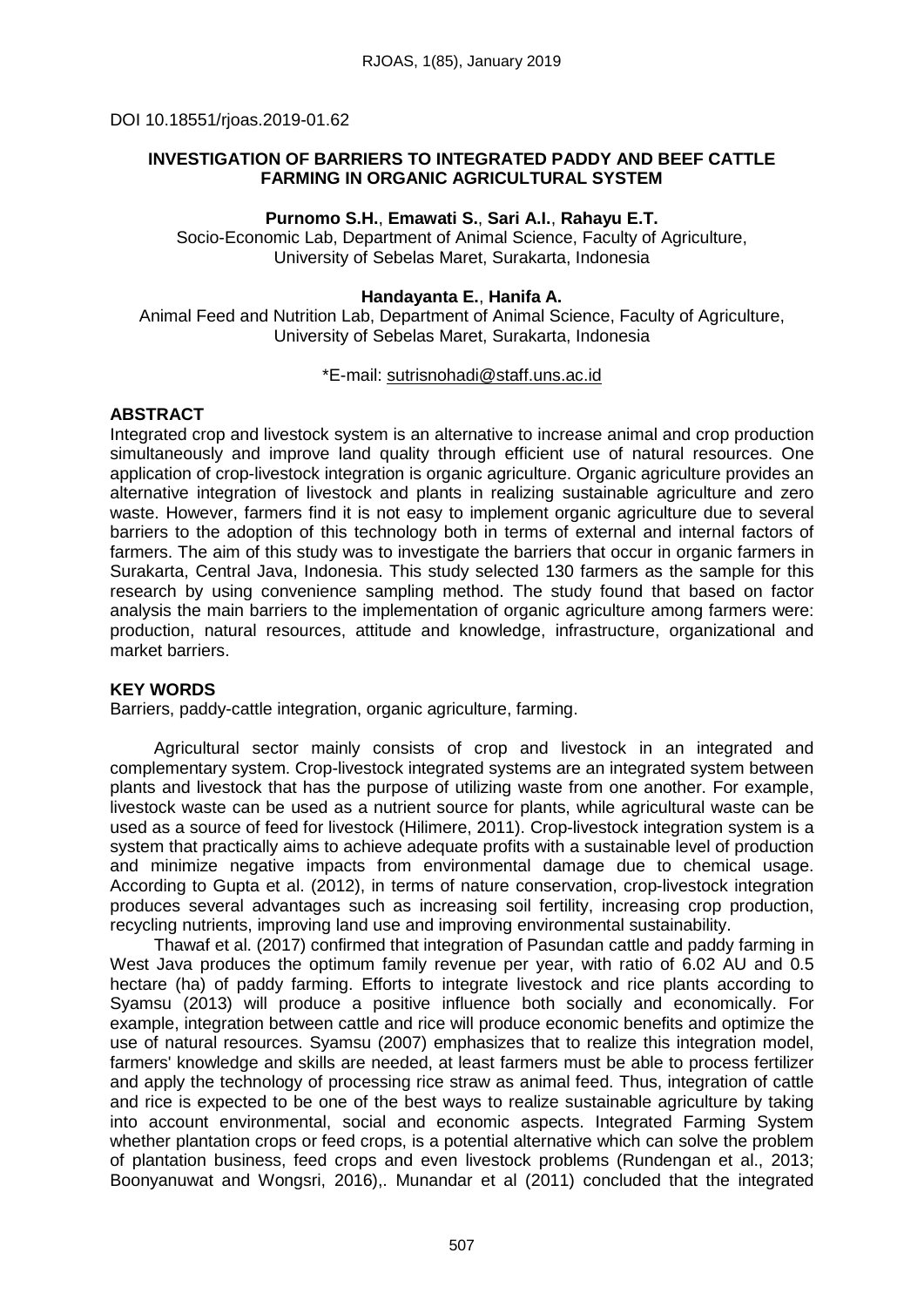crop-livestock farming yielded some benefit to mitigate the impact of climatic change through supplementation of concentrate feed, bio digester installation and cattle dung composting had a role in lowering methane emissions from livestock activities.

According to CEC (2012), the implementation of livestock crop integrated systems for sustainable agriculture is organic agriculture. This system will have a contribution to food security, product diversification, and environmental conservation in the context of rural development. Organic agriculture will provide alternatives to the sustainability of conventional agricultural production (Mader et al., 2002). However, some experiences around the world regarding transition from conventional agriculture to organic agriculture must consider several barriers such as changes in management of agricultural cultivation, aspects of knowledge and acceptance of farmers (Hilimere, 2011).

Jahroh (2010) proposed three approaches to develop organic agriculture as follows: (1) development approach for self-reliance community approach, (2) income generating approach, and (3) nature conservation approach. First, subsistence/self-reliant community approach proposes the development of organic agriculture based on own production and community consumption that will create community with subsistence or self-reliance. Second, income generating approach emphasizes the development of organic agriculture based on its profitability with premium prices and niche markets. Despite a philosophy that organic agriculture lives in harmony with nature by avoiding the use of chemo-synthetic input, organic product consumers come from the middle and upper classes who are willing to pay a relatively higher price. Third, nature conservation approach emphasizes the importance of organic agriculture in preserving nature, including living things and the environment. Some organizations, mostly NGOs, with strong ideals about nature conservation have convinced both farmers to practice organic agriculture and consumers to consume organic products.

Kauffman, et al. (2011) stated that the adoption of organic agriculture is a choice that is not easy for farmers. Farmers will be faced with several barriers both from the internal and external of farmers. These barriers can be technical, economic, social, cultural (Herman et al., 2018). Koesling et al. (2008) also highlighted several issues related to the increasingly comprehensive technical and economic feasibility issues; this can overcome the main barriers for conventional farmers to turn into organic farmers. Padel et al. (2017) argued that transition from conventional agriculture to organic farming can be influenced by several factors including farmers' perceptions of the market, technical expertise, capital information, organic product certification and social barriers. Ullah et al. (2015) identified that several things, namely natural resources, market demand and government policies are some of the main things in the decision to convert from conventional systems to organic systems. Schneeberger et al. (2003) found that farmers were reluctant to adopt organic farming because of cultivation technique problems in the form of weed, disease and insect control as well as labor. In developing countries, product certification is also another challenge faced when converting into organic farmers. However, according to Reynolds (2004), some barriers and expensive certification of organic products will motivate farmers to improve the quality of organic products so as to increase the price of premiums to be marketed by large companies.

This study aimed to investigate the barriers to the adoption of organic agriculture as an implementation of paddy-cattle integration in Surakarta. By identifying these factors, it is expected to increase the knowledge and perceptions of farmers about organic farming. When these factors have been identified, then the results of this study can be used by government or other organizations to solve problems of organic agriculture and improve the adoption of this system.

# **METHODS OF RESEARCH**

This was a survey research using a structured questionnaire instrument as a tool for data collection. The respondent was determined by using purposive sampling with criteria the farmer who has cattle and land of paddy cultivation. The respondent in this study were farmers who were members of farmer groups in Greater Solo such as in Karanganyar,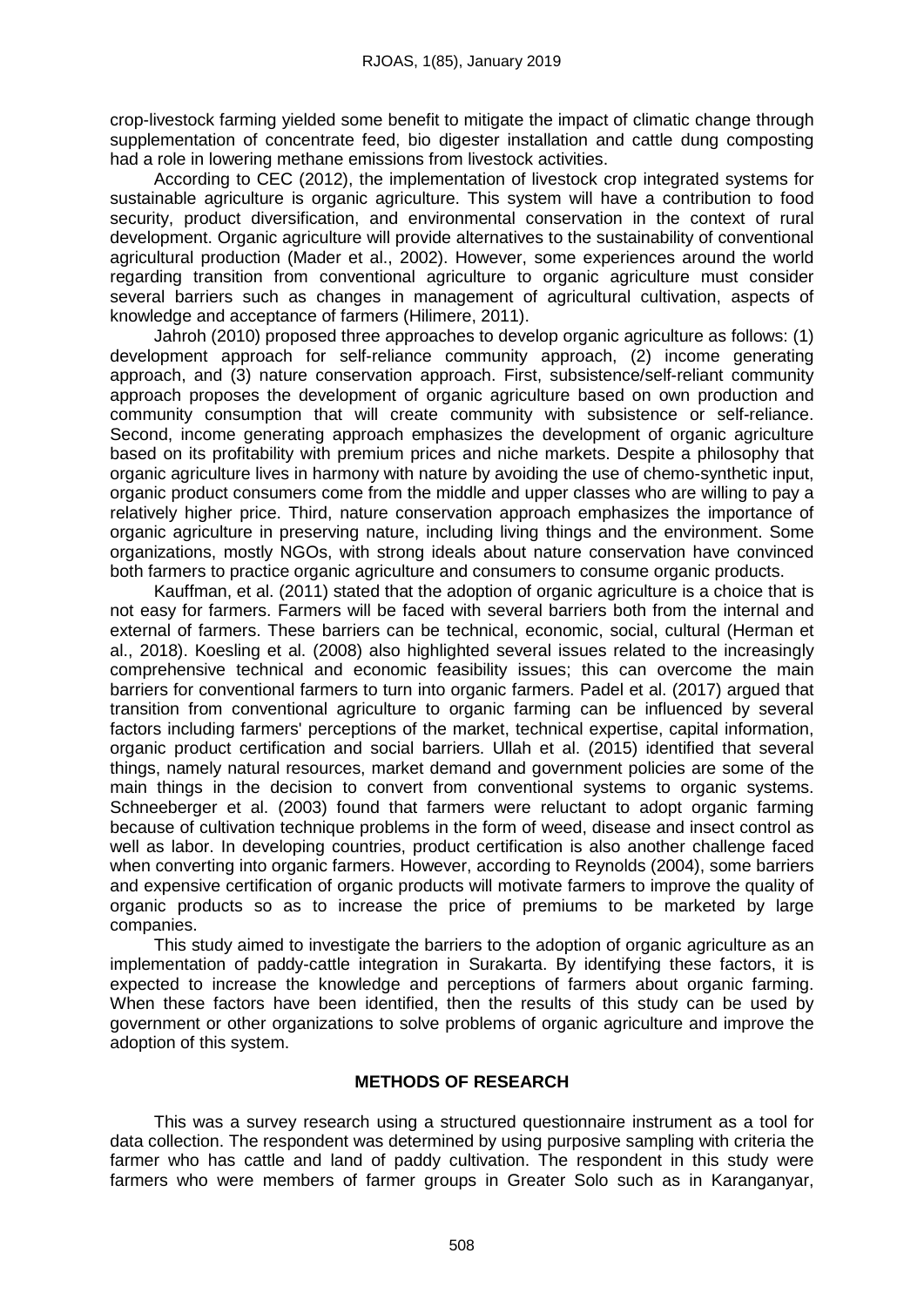Boyolali, Sragen and Sukoharjo with totally 130 respondents. To determine the validity of the instrument, as shown in Table 3, the factor analysis results from six factors (production, natural resources, attitude and knowledge, infrastructure, organizational and market barriers) suggested a satisfying validity test (with factors loading >0.7). Cronbach 's alpha was calculated to measure the reliability instrument and the result was 0.88 indicating that the instrument has achieved reliability point. The questionnaire included two parts: the first part consisted of 20 item questions to rank barriers to organic agriculture and the second part consisted of questions about individual characteristics. The respondents were asked about the level of importance to determine the ranking of problems using six-point Likert scale, ranging from "not important" (1) to "very important" (6).

# **RESULTS AND DISCUSSION**

*Demographic characteristics.* The results of the study showed that most of the respondents were men who had an average age of 48 years. The educational levels of the respondents were Junior high school (52%), followed by elementary school (30%). Mostly these farmers had more than 15 years of farming experiences. In terms of income, their average income was around IDR 1,250,000 per month and most of them had medium income IDR 1,000,000 and 1,500,000. In average, they had three family members.

*Ranking of barriers to organic agriculture.* The result of barrier ranking is presented in Table 1. It can be seen from the Table 1 that the two most important barriers to the implementation of organic agriculture are lack of access to the right market to sell organic products and unwillingness of people to pay more for organic rice. The next barrier is farmers' lack of knowledge and education to implement organic agriculture. Other barriers in accordance with the number of ranking can be seen in Table 1.

| Rank | Description                                                          | Mean |
|------|----------------------------------------------------------------------|------|
|      | There is lack of access to the right market to sell organic product  | 4.76 |
| 2    | People do not want to pay more for organic rice                      | 4.74 |
| 3    | do not know how to cultivate.                                        | 4.28 |
| 4    | do not have enough knowledge and education about organic paddy       | 4.23 |
| 5    | The ownership of cattle as fertilizer producers is still limited     | 3.95 |
| 6    | There is lack of access to warehouse to store these products         | 3.82 |
| 7    | Organic paddy cultivation requires a lot of labor force              | 3.73 |
| 8    | There is lack of access to required input                            | 3.67 |
| 9    | There is lack of organizations that certifies organic rice           | 3.63 |
| 10   | There is lack of capital access for organic paddy production         | 3.64 |
| 11   | There is lack of road access to land cultivation                     | 3.53 |
| 12   | I have no interest and desire to cultivate this type of product.     | 3.42 |
| 13   | do not have enough time for organic cultivation                      | 3.16 |
| 14   | There are not enough suppliers of natural enemies of insect          | 3.08 |
| 15   | The government does not support organic paddy                        | 2.68 |
| 16   | Existing natural resources are not suitable and chemicals are needed | 2.62 |
| 17   | There is lack of government subsidies                                | 2.48 |
| 18   | The climate conditions are unsuitable for organic paddy.             | 2.07 |
| 19   | Brokers and buyers have important role in the price determination    | 2.03 |
| 20   | There is lack of access to transportation                            | 1.98 |

Table 1 – Ranking of barriers to organic agriculture

*Data Accuracy Analysis.* This study used Cronbach's Alpha to determine the reliability value of the instrument. Nunnaly (1978) gave a provision that Cronbach's Alpha score of 0.70 or higher shows acceptable reliability values. The reliability test results on the instrument showed that the value of Cronbach's Alpha was higher than 0.80. As shown in Table 2, the values of reliability achieved for each of the variables: 0.87 for production barriers, 0.812 for natural resources barriers, 0.804 for attitude and knowledge barriers, 0.88 for infrastructure barriers, 0.833 for organizational barriers and 0.84 for market barriers.

Based on the factor analysis using the Varimax Rotation Method, the research variables were categorized into 6 factors (Table 2). These variables were extracted into 6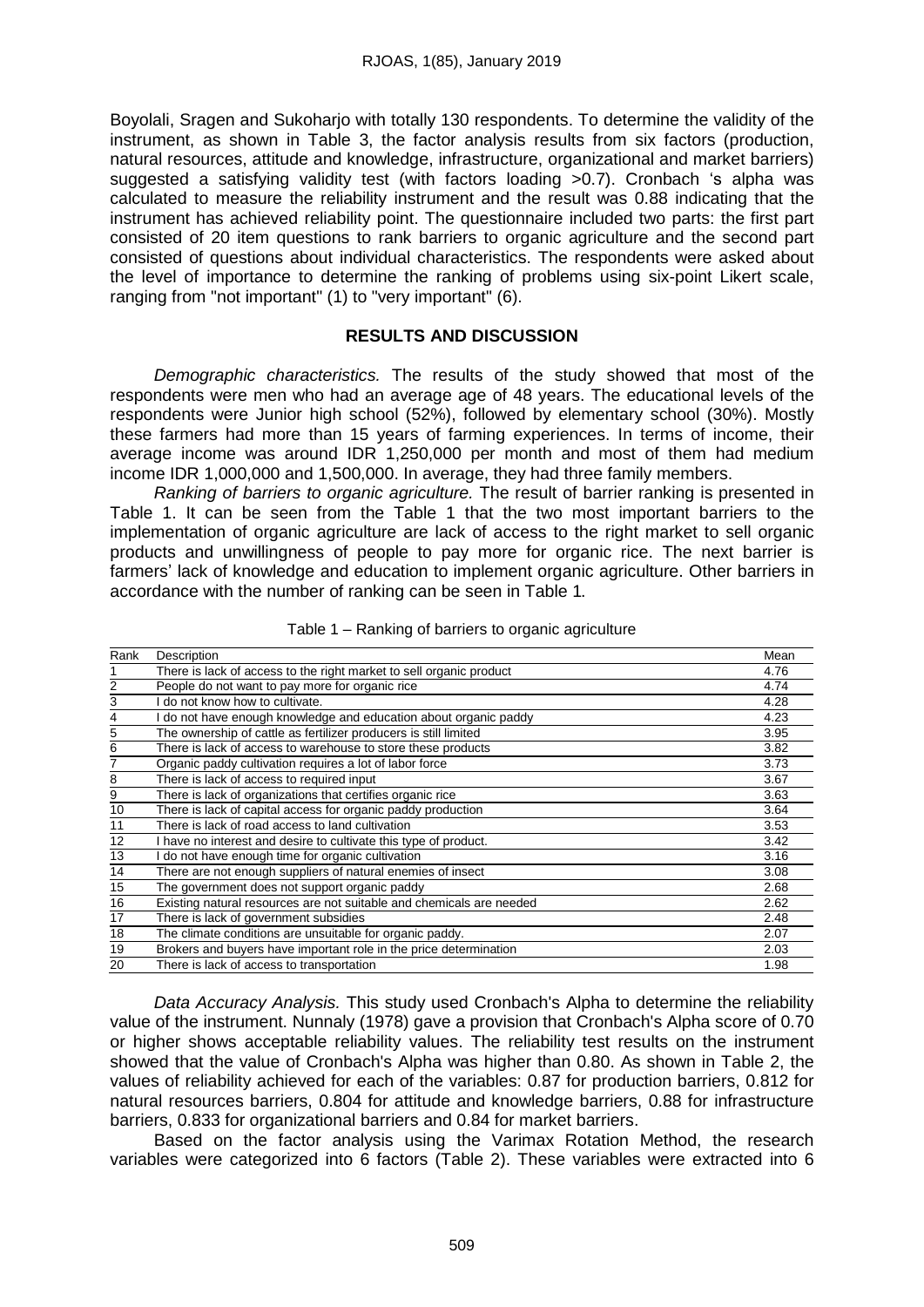groups, including production barriers, natural and resources barriers, attitude and knowledge barriers, infrastructure barriers, organizational barriers and market barriers.

| Factors                    | Eigen values | % of variance | % Cumulative variance |
|----------------------------|--------------|---------------|-----------------------|
| Market barriers            | 4,573        | 16.181        | 16.141                |
| <b>Production barriers</b> | 2,978        | 13.251        | 29,352                |
| Natural resources barriers | 1,711        | 11,223        | 40,566                |
| Attitude and knowledge     | 1,456        | 11.211        | 51.657                |
| Infrastructure barriers    | 1,171        | 8,288         | 59,936                |
| Organizational barriers    | 1.137        | 7.721         | 67.672                |

#### Table 2 – Number of factors extracted

As shown in Table 2, the six factors above explain about 67.67% of the total % variance. This shows that 32% of the total variance was explained by other variables not included in this study. The results of factor analysis can be seen in Table 3.

| Factors                    | Variable                                                          | Loading | Chronbach's |  |
|----------------------------|-------------------------------------------------------------------|---------|-------------|--|
|                            |                                                                   | factor  | alpha       |  |
|                            | Consumers do not want to pay more for organic rice                | 0.86    |             |  |
| Market barriers            | Middleman have important role in the price determination          | 0.73    | 0.840       |  |
|                            | There is lack of access to the right market to sell this product. | 0.76    |             |  |
|                            | There is lack of capital access for organic paddy production      | 0.82    |             |  |
| <b>Production barriers</b> | Organic cultivation requires a lot of labor force                 | 0.73    | 0.87        |  |
|                            | There is lack of access to the input required                     | 0.88    |             |  |
|                            | There are not enough suppliers of natural enemies of insect       | 0.78    |             |  |
|                            | The climate conditions are unsuitable for organic paddy           | 0.85    | 0.812       |  |
| Natural resources barriers | The existing natural resources are not sufficient and             | 0.76    |             |  |
|                            | chemicals are mandatory                                           |         |             |  |
|                            | The ownership of cattle as fertilizer producers is still limited  | 0.78    |             |  |
|                            | I have no interest to cultivate this type of products.            | 0.78    | 0.804       |  |
| Attitude and knowledge     | I do not have enough skill and knowledge to perform organic       | 0.83    |             |  |
| barriers                   | agriculture                                                       |         |             |  |
|                            | do not know organic cultivation technique                         | 0.79    |             |  |
|                            | do not have enough time for organic cultivation                   | 0.82    |             |  |
|                            | There is lack of access to transportation                         | 0.86    |             |  |
| Infrastructure barriers    | There is lack of road access to land cultivation                  |         | 0.880       |  |
|                            | there is lack of access to warehouse to store these products      | 0.87    |             |  |
|                            | There is lack of organizations that certify organic products.     | 0.86    |             |  |
|                            | There is lack of support from government to organic               | 0.72    | 0.833       |  |
| Organizational barriers    | agriculture                                                       |         |             |  |
|                            | There is lack of government subsidies                             | 0.71    |             |  |

Table 3 – Result of Factor Analysis

Jahroh (2010) stated that the implementation of organic agriculture as a new technology will face some barriers. According to Darnhofer et al. (2005), these barriers can be in the form of market, organizational, cultural, social and technical barriers. Therefore, this study aimed to identify some barriers and investigate their impacts on the adoption of organic agriculture. The results regarding barrier ranking suggested that access to organic rice market is one of the major barriers because without access to the market it is not possible to cultivate. The result also showed that there are still many people who do not want to pay more for organic rice, unless the organic products have organic certification from institutions officially appointed by the government.

The results of the factor analysis indicated that the barriers in implementing organic farming can be categorized into 6 factors consisting of production, natural resources, attitude and knowledge of farmers, infrastructure, organizations and market barriers. These six factors can explain 67.67% of all the barriers (Table 2). From the perspective of farmers, the major barrier is market barrier. This shows that farmers feel they do not have market access to sell organic products. This is consistent with the opinion of Darnhofer et al (2005) that consumers do not want to pay more for organic products than non-organic products. As a result, farmers are reluctant to convert from conventional cultivation to organic cultivation. The second barriers are production barriers, as one important factor for the adoption of organic agriculture in term of input access such as labor, natural capital such as cattle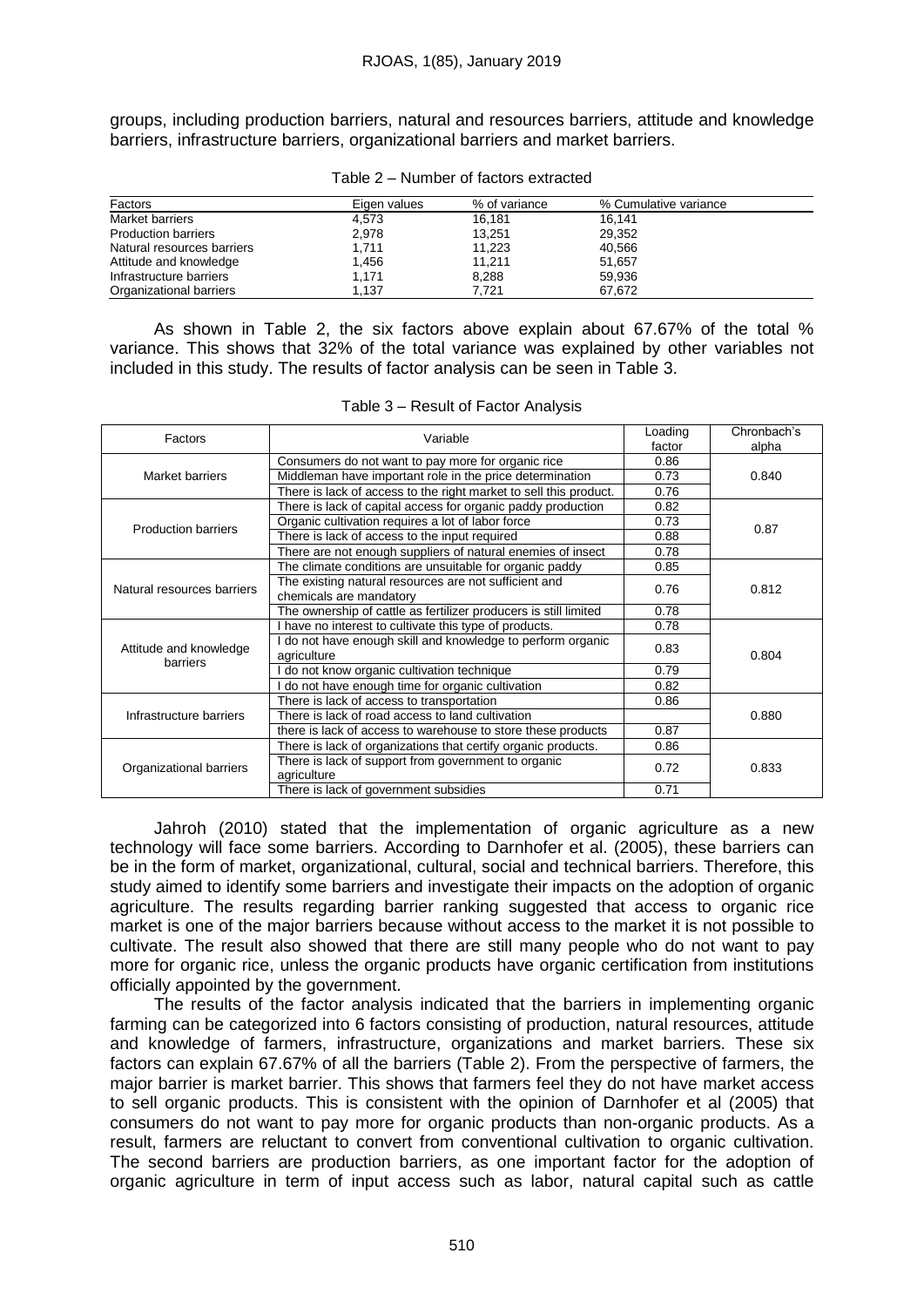ownership (Syamsu et al., 2013) and the unavailability of organic enemies of insect that should be used in organic agriculture methods. Schneeberger et al. (2002) added that technical barriers and unavailability of production inputs such as seeds, organic insecticides and labor can create constraints on the application of organic agriculture.

The third factor, natural resources barriers such as limited ownership of cattle, unsuitability of climate conditions, insufficient natural resources making chemicals use mandatory, are also a part of the major barriers that prevent farmers from converting to organic agriculture. The fourth factor is attitude and knowledge barriers. According to the perspective of farmers, they do not have the interest to switch to organic farming because they lack of knowledge and technical skills needed to carry out organic cultivation. In addition, there is lack of awareness of the benefits to be gained from applying organic farming such as land and environmental conservation as well as food security. The fifth factor is infrastructure barriers. Lack of transportation to transport fertilizer to the land and to transport agricultural products to warehouses are the barriers to be considered. In addition, road access to organic farming land is also an important barrier. Another barrier felt by farmers is lack of government support in the application of organic farming. The government must improve the certification of organic products, so that farmers can more easily obtain certification for their products as official organic products. The government must also provide support for organic farmers in terms of subsidies and soft loans for the application of organic cultivation. Thus, these will increase farmers' awareness to switch from conventional agriculture to organic farming.

# **CONCLUSION**

Based on the above discussion, there are some conclusions that can be drawn so that organic farming can be realized. First, the market for organic products should be developed through supply chain management which has marketing channels from producers to end users. Second, some inputs needed by farmers must be available and easily obtained. Third, the government must provide motivation to farmers to switch to organic farming with organizational support such as establishing an organization that certifies organic products and provides financial assistance such as loans and subsidies to farmers. In addition, farmers need assistance and guidance in the application of organic farming so as to increase their confidence that organic farming will bring benefits.

# **ACKNOWLEDGMENTS**

The authors would like to acknowledge the research grant from the Ministry of Research Technology and Higher Education of the Republic of Indonesia, through the National Strategic Research Program, 2018.

#### **REFERENCES**

- 1. Boonyanuwat, K. and M. Wongsri. 2016. Integrating Thai Native Cattle into Organic Paddy Rice Farming System in Bokcharearn Community, Ubonratchathani Province. Rajabhat Agric. 15 (1) : 22-26.
- 2. CEC (Commissions of the European Communities). 2002. Analysis of the possibility of a European action plan for organic food and farming. Commission staff Working Paper, Brussels: Commissions of the European Communities.
- 3. Darnhofer I, Schneeberger W, Freyer B. 2005. Converting or not converting to organic agriculture in Austria: Farmer types and their rationale. Agric. Hum. Values, 22: 39-52
- 4. Gupta V, P.K. Rai and K.S. Risam. 2012. Integrated Crop-Livestock Farming Systems: A Strategy for Resource Conservation and Environmental Sustainability. Indian Research Journal of Extension Education, Special Issue (Volume II), 2012